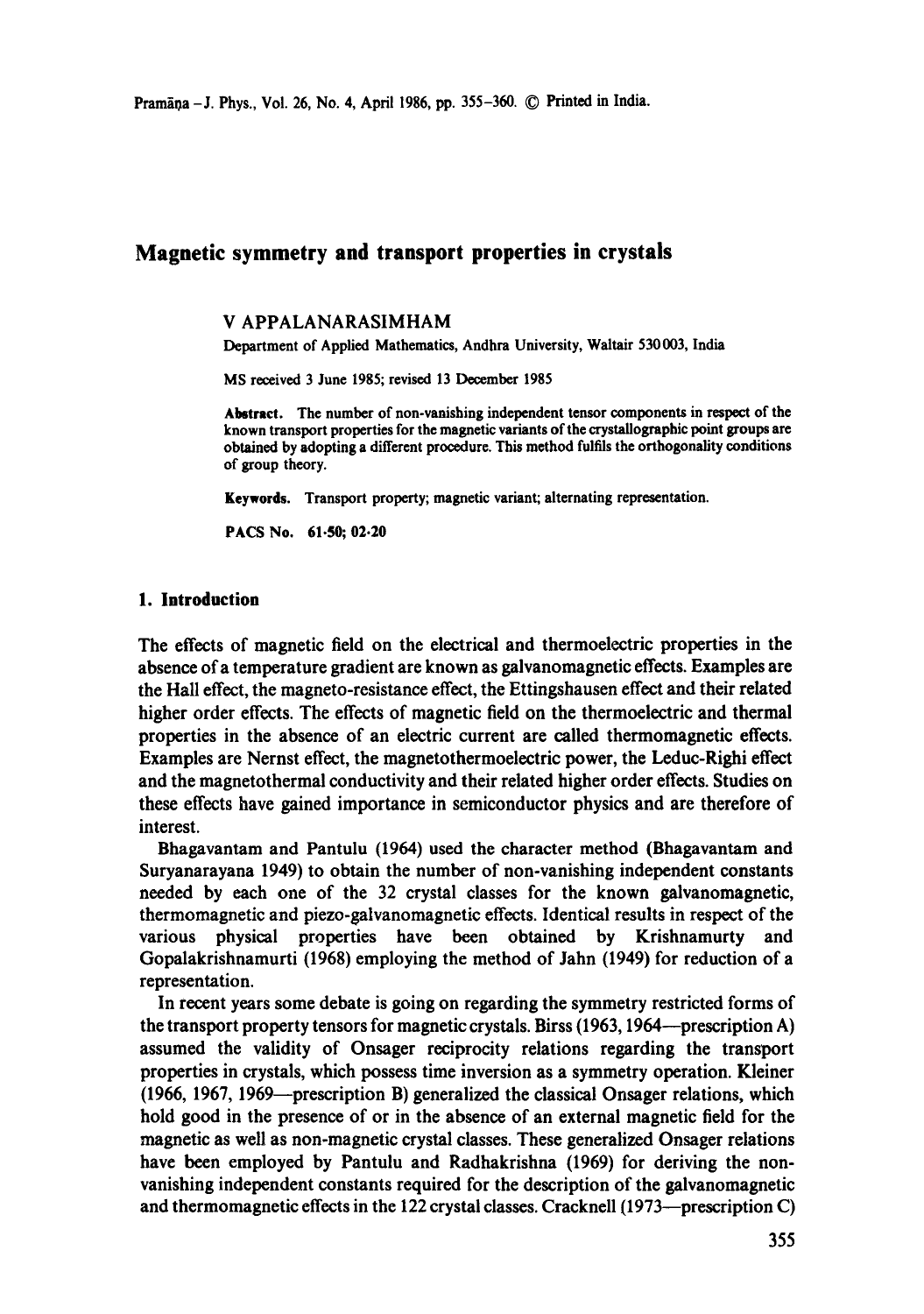# 356 *V Appalanarasimham*

discussed the symmetry-restricted transport coefficients of magnetic crystals both from the macroscopic and the microscopic points of view. While prescription A ignores the antiunitary symmetry operations, the use of these operations is included in both prescriptions B and C. However prescriptions A, B and C often lead to different results. Pourghazi *et al* (1976), while accepting Cracknell's objections to the arguments of both Birss and Kleiner, modified and gave a new prescription (D) which did not consider any specific transport property but gave three general outlines to enumerate the transport coefficients.

Krishnamurty and Gopalakrishnamurti (1969) showed that the method of computing the number of independent constants required to describe a magnetic property for a magnetic variant  $G'$  of a point group  $G$  is the same as determining that number against that alternating representation (AR) of  $G$ , which induces the magnetic variant  $G'$ . Krishnamurty and Appalanarasimham (1970) established that the above method can be used to find the number of independent constants required to describe a physical property in respect of the 58 magnetic groups which are induced by the distinct ARS of the 32-point groups.

### **2. Hall effect tensor**

In the present paper, the method of Krishnamurty and Appalanarasimham (1970) is applied to transport properties. Our prescription E relates to the method of computing the number of non-vanishing independent constants and the symmetry restricted tensor describing a transport property in respect of a magnetic point group  $G'$ . This number is the same as that number in respect of the transport property determined against that AR (of the point group  $G$ ) which induces the magnetic variant  $G'$ . As an illustration the symmetry restricted Hall effect tensor for  $62'2'$  is obtained in the following manner.

The symmetry-restricted Hall effect tensor whose character is  $4c^2 \pm 4c + 1$  (where  $c = \cos \phi$  and the upper and lower signs refer respectively to proper rotation and improper rotation (table VII(b) of Bhagavantam 1966)) for the single colour group 622 whose generators are

$$
C_6 = \begin{bmatrix} \frac{1}{2} & \frac{3}{2} & 0 \\ -\frac{3}{2} & \frac{1}{2} & 0 \\ 0 & 0 & 1 \end{bmatrix} \quad C_2 = \begin{bmatrix} 1 & 0 & 0 \\ 0 & -1 & 0 \\ 0 & 0 & -1 \end{bmatrix}
$$

is calculated using equation (6) of Pantulu and Radhakrishna (1969) and is found to be

$$
\begin{bmatrix} \rho_{xx} & 0 & 0 \\ 0 & \rho_{yy} & 0 \\ 0 & 0 & \rho_{zz} \end{bmatrix}.
$$

The AR  $A_2$  (Herzberg 1945) of 622 induces the magnetic group 62' 2' (Krishnamurty and Gopalakrishnamurti 1969). According to our prescription E the symmetry-restricted Hall effect tensor for the magnetic group  $62'$   $2'$  is the same as the one determined against the AR  $A_2$  (of 622) which induces the magnetic group 62' 2'. The symmetry restricted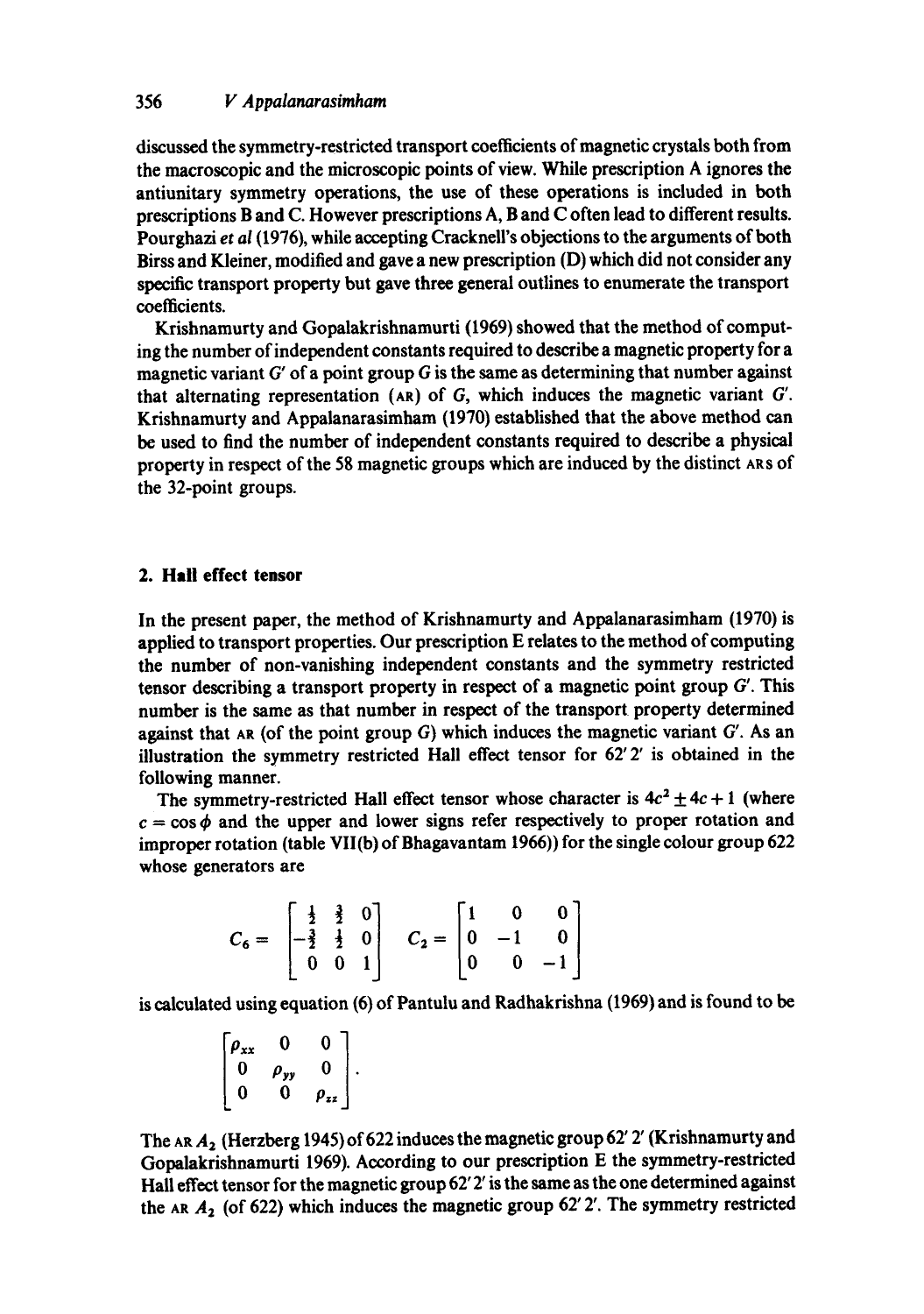Hall effect tensor for 62' 2', calculated by this new method, is found to be

$$
\begin{bmatrix} 0 & \rho_{xy} & 0 \\ -\rho_{xy} & 0 & 0 \\ 0 & 0 & 0 \end{bmatrix}.
$$

Thus, the symmetry-restricted Hall effect tensor has one independent component for  $62'$  2' and this is in agreement with table 3 which is constructed using the character method. Further this agrees with the extraordinary Hall effect in ferromagnetic metals like Co whose Laue group is  $62'$  2' (Kleiner 1969). It may also be noted that the tensor components representing the Hall effect for the single colour group 622 and the double colour group 62' 2' are orthogonal. Following this new approach (prescription E), the number of independent constants required to describe the 10 transport properties for the 58 magnetic groups are calculated in the present paper.

## **3. Prescription E: illustration**

The transport properties and their characters are taken from table VII(b) of Bhagavantam (1966). The number of constants appearing against the distinct AR S of the 32-point groups in respect of these transport properties is obtained using the wellknown formula:

$$
n_i = \frac{1}{N} \sum h_{\hat{\rho}} \chi_{\rho}'(R) \chi_i(R), \tag{1}
$$

where  $h_{\hat{\theta}}$  is the number of elements in the  $\rho$ th conjugate class,  $\chi'_{\rho}(R)$  is the character of the symmetry operation R, belonging to the  $\rho$ th conjugate class, in respect of the transport property and  $\gamma$ , (R) is the character of the operation R in the *i*th irreducible representation  $(\text{IR})$  of G. That these distinct ARs of the 32-point groups induce the 58 magnetic groups is already known (Krishnamurty and Gopalakrishnamurti 1969). Now let us consider, for example, the magnetic variant  $m'$  of the point group  $m$  and the transport property 1 (table VII(b) of Bhagavantam 1966), viz electrical resistivity and thermal conductivity whose character is  $4c^2 \pm 2c$ . The character table of m is given in table 1. It is seen that  $\chi'(R) = 4c^2 \pm 2c$  is the character of the element R for the electrical resistivity and thermal conductivity,  $\chi'_{1}(E) = 6$ ,  $\chi'_{2}(\sigma_{h}) = 2$ . Using this  $\chi'(R)$  in (1) we get  $n_i$  against A' and A" as shown in table 1. The number of constants required to describe the property 1 appearing against the AR  $A''$  of m is 2. We know from Krishnamurty and Gopalakrishnamurti (1969) that the AR  $A''$  of the point group m

| m                        | E | $\sigma_h$ | n. |
|--------------------------|---|------------|----|
|                          |   |            |    |
| A''                      |   | - 1        |    |
| $\chi'(R) = 4c^2 \pm 2c$ | 6 |            |    |

Table 1. Character table of m.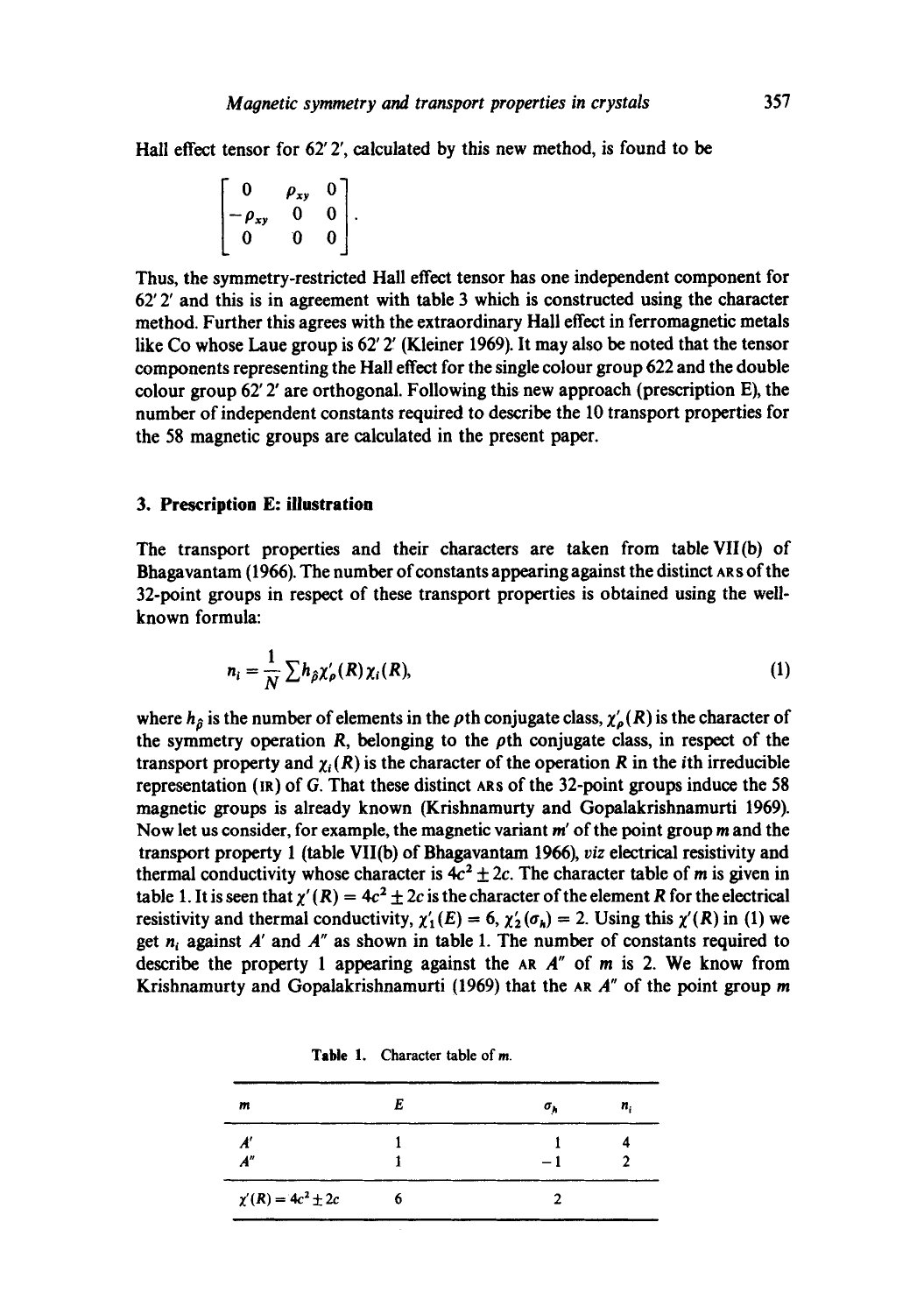| 2/m                      | $E \quad C_2 \quad i \quad \sigma_h$ |                                             |     | n, |
|--------------------------|--------------------------------------|---------------------------------------------|-----|----|
| $\boldsymbol{A}_q$       |                                      | $\begin{array}{cccc} 1 & 1 & 1 \end{array}$ |     |    |
| $\overline{A}_{\mu}$     | $1 - 1 - 1$                          |                                             |     |    |
| $B_g\,$                  | $1 -1$ $1 -1$                        |                                             |     |    |
| $B_{u}$                  |                                      | $-1$ $-1$ $1$                               |     |    |
| $\chi'(R) = 4c^2 \pm 2c$ | $6\qquad 2$                          |                                             | 6 2 |    |

Table 2. Character table of the point group  $2/m$ .

induces the magnetic variant  $m'$  of  $m$ . Thus, the number of constants required to describe property 1 of table VII(b) of Bhagavantam (1966) for the magnetic variant m' is 2.

The AR of the point group 2 induces the magnetic variant 2' and the property 1 requires 2 constants for the magnetic variant 2' which can be easily seen from the character table of the point group 2.

Now let us consider another point group *2/m* whose character table is given in table 2. The AR  $B_a$  of  $2/m$  induces the magnetic variant  $2'/m'$  and hence property 1 of table VII (b) of Bhagavantam (1966) requires 2 constants for the magnetic variant *2'/m'.*  The AR's  $A_u$  and  $B_u$  induce the magnetic variants  $2/m'$  and  $2'/m$  respectively and it is seen from the above table that the property 1 requires no constants for these magnetic variants. The reason for this is that the character of i in these two AR's is  $-1$  and  $\chi'(E)$  $= \gamma'(i)$ .

Thus each of these three magnetic groups m', 2' and *2'/ra'* require 2 constants for this property 1. Similarly proceeding with the other nine properties of table VII(b) of Bhagavantam (1966), we find that these three magnetic groups require 4 constants to describe the transport property 2 of table VII(b) of Bhagavantam (1966). Following this procedure (prescription E), the numbers of independent constants required to describe these studied transport properties for the 58 magnetic groups are obtained (table 3).

## **4. Results and discussion**

It may be observed that, using the character formulae given in table VII(b) of Bhagavantam (1966),

$$
\begin{aligned} \chi'(E) &= \chi'(i), & \chi'(C_2) &= \chi'(\sigma), \\ \chi'(C_3) &= \chi'(S_6) = 0, & \chi'(C_4) &= \chi'(S_4), & \chi'(C_6) &= \chi'(S_3) \end{aligned}
$$

hold good for each of the 10 transport properties (table VII(b) of Bhagavantam 1966) as they are centro-symmetric. As a consequence of the fact  $\chi'(E) = \chi'(i)$ , the 21 ARS of the 32-point groups, in each of which the centre of inversion is represented by character  $-1$ , do not require any constants to describe these 10 transport properties. This, in turn, implies that the 10 transport properties do not require any constants for the 21 magnetic variants induced by these 21 ARS. The remaining 37 magnetic variants can be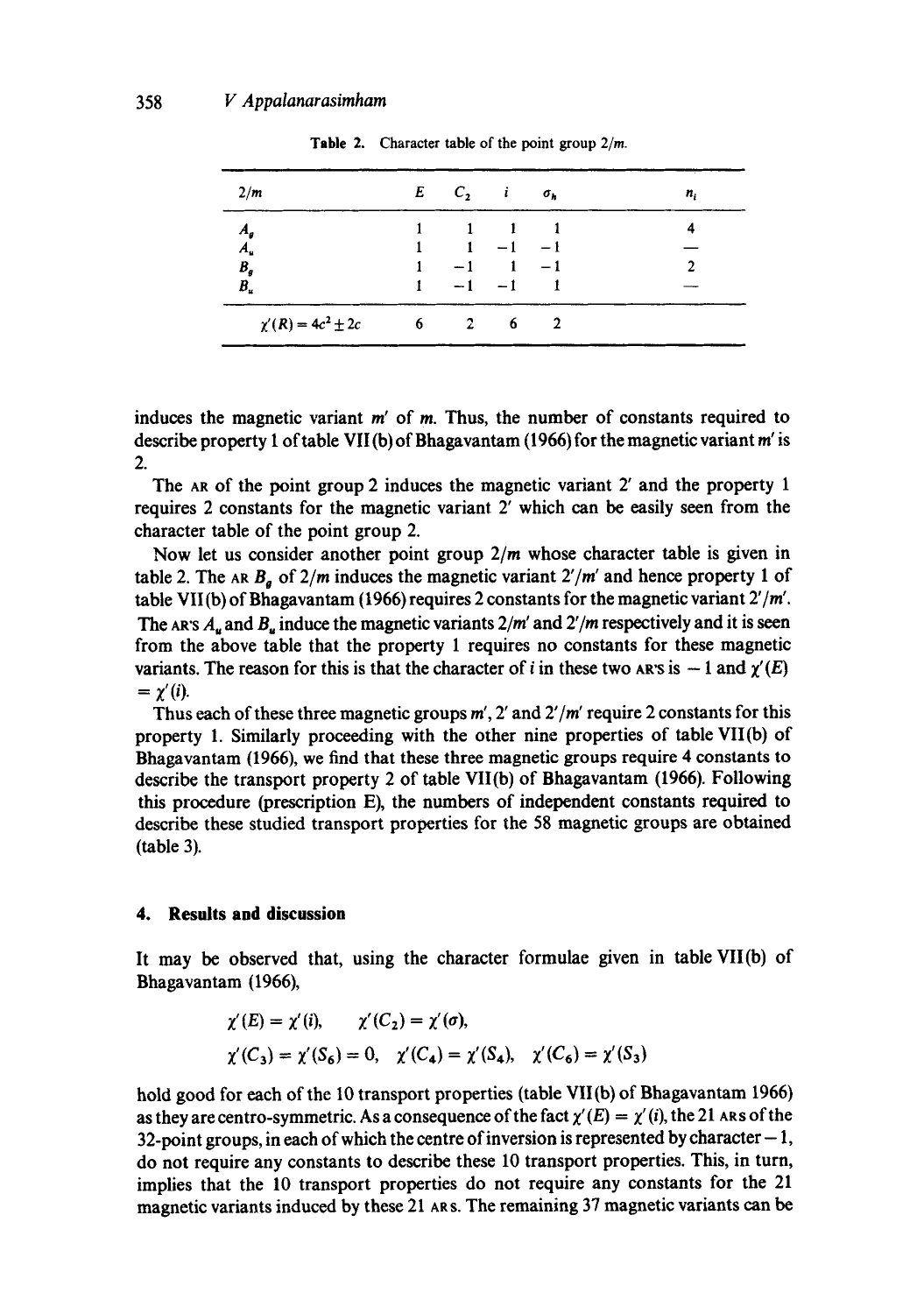|                                                                          |            |   |   |   | Transport properties* |  |    |                |                 |
|--------------------------------------------------------------------------|------------|---|---|---|-----------------------|--|----|----------------|-----------------|
| Class symbol                                                             | Laue group |   |   | ÷ |                       |  | ∞  | ۰              | $\mathbf{a}$    |
| m', 2', 2'/m                                                             |            |   |   |   |                       |  | \$ | 8              | ℥               |
| 2m'm', 2'mm', 2'2'2, m'm'm                                               | 222        |   |   |   |                       |  |    |                | 25              |
| 4', 4', 4'/m                                                             | $\ddot{ }$ |   |   |   |                       |  |    |                | S6              |
| 4m'm', 42'm', 42'2', 4/mm'm'                                             | 42'2'      |   |   |   |                       |  |    |                | $\overline{24}$ |
| $4'mm', \bar{4}'2'm, \bar{4}'2m', 4'22', 4'/mmm'$                        | 4'22'      |   |   |   |                       |  |    |                | 28              |
| 3m', 32', 3m'                                                            | 32'        |   |   |   |                       |  |    |                | $\overline{32}$ |
| $\overline{6}'$ , $6'$ , $6'/m'$                                         | Ò          |   |   |   |                       |  |    | $\overline{c}$ | 32              |
| 62'm', 6m'm', 62'2', 6/mm'm'                                             | 622        |   |   |   |                       |  |    |                | $\tilde{a}$     |
| $\overline{6}'2m'$ , $\overline{6}'2'm$ , $6'm'm$ , $6'22'$ , $6'/m'mm'$ | 6'22'      |   |   |   |                       |  |    |                | $\tilde{a}$     |
| $\bar{4}'3m'$ , $4'32'$ , $m3m'$                                         | 4'32'      | I | Ì |   |                       |  |    |                | œ               |

| Magnetic point groups                                                                                       | Prescription A                                                                                          |  | Prescription B Prescription C Prescription E |
|-------------------------------------------------------------------------------------------------------------|---------------------------------------------------------------------------------------------------------|--|----------------------------------------------|
| 2', m', 2'/m'                                                                                               |                                                                                                         |  |                                              |
| 2m'm', 2'mm', 2'2'2, m'm'm                                                                                  | $2(2'), 4(m'), 0(2'/m')$<br>3(2mm'), 1(2'mm'), 1(2'2'2), 0(m'm'm)                                       |  |                                              |
|                                                                                                             |                                                                                                         |  |                                              |
| 4', 4', 4'/m<br>4m'm', 42'm', 42'2', 4/mm'm'<br>4'mm', 4'2'm, 4'2m', 4'22', 4'/mmm                          | $2(4')$ , $3(\overline{4}')$ , $0(4'/m)$<br>2(4m'm'), $1(\overline{42'}m')$ , $1(42'2')$ , $0(4/mm'm')$ |  |                                              |
|                                                                                                             | $1(4'mm'), 1(\overline{4}'2'm), 2(\overline{4}'2m'), 0(4'22'), 0(4'/mmm')$                              |  |                                              |
| $3m', 32', \bar{3}m'$                                                                                       | $2(3m)$ , $1(32)$ , $0(\overline{3}m')$                                                                 |  |                                              |
|                                                                                                             |                                                                                                         |  |                                              |
| 6', 6'/m', 6'<br>62'm', 6m'm', 62'2', 6/mm'm'<br>6'2m', 6'2'm, 6'm'm, 6'22', 6'/m'mm'<br>4'3m', 4'32', m3m' | 0(6'), 0(6'/m'), 3(6')<br>0(62'm'), 2(6m'm'), 1(62'2'), 0(6/mm'm')                                      |  |                                              |
|                                                                                                             | $2(\overline{6'}2m')$ , $1(\overline{6'}2'm)$ , $0(6'm'm)$ , $0(6'22')$ , $0(6'/m'mm')$                 |  |                                              |
|                                                                                                             | $\left[ (\bar{4}^{\prime}3m^{\prime}), 0(4^{\prime}32^{\prime}), 0(m3m^{\prime}) \right]$               |  |                                              |